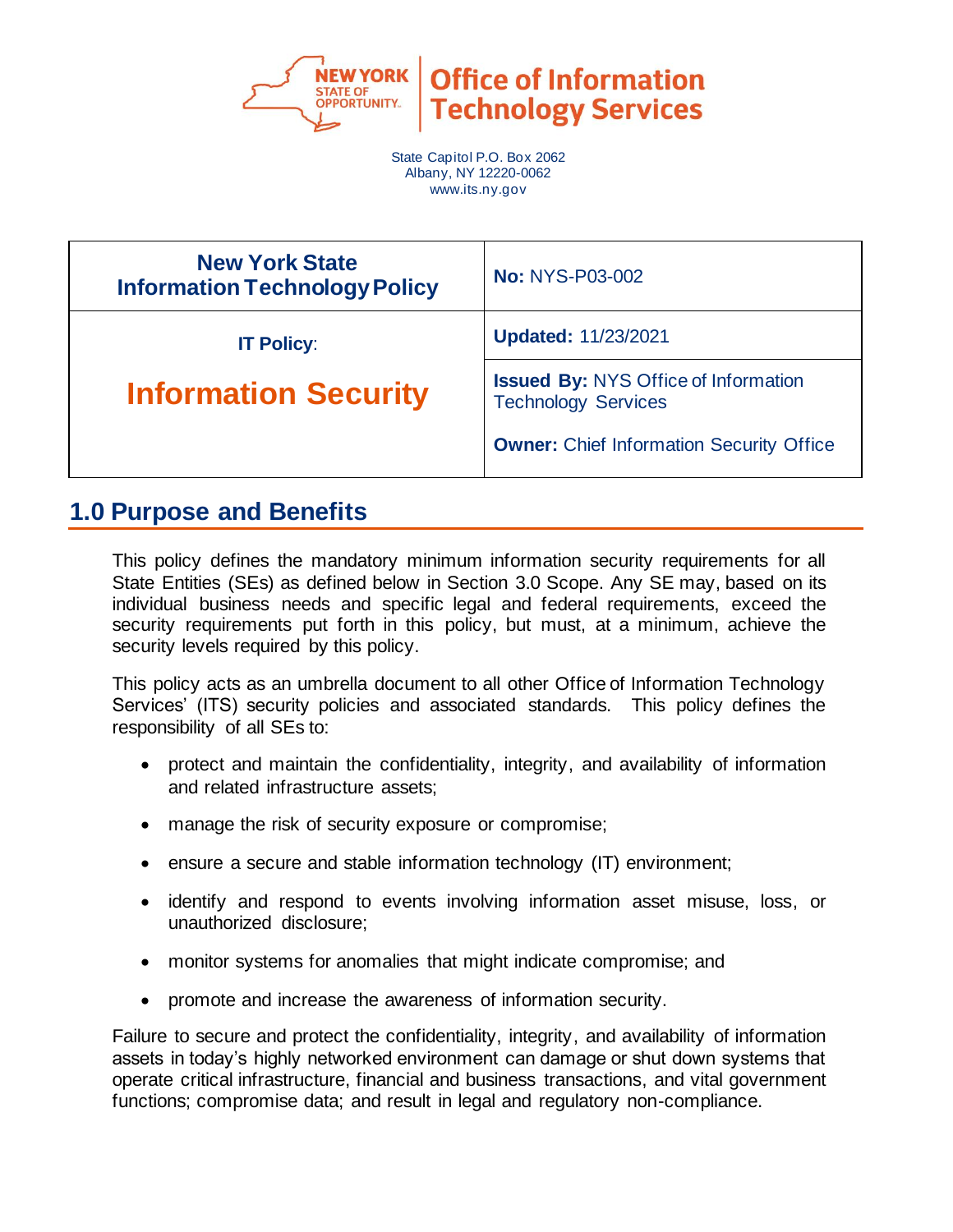This policy benefits SEs by defining a framework that will ensure appropriate measures are in place to protect the confidentiality, integrity, and availability of New York State (NYS) information; and ensure staff and all other affiliates understand their role and responsibilities, have adequate knowledge of security policy, procedures, and practices, and know how to protect SE information.

# **2.0 Authority**

*Section 103(10) of the State Technology Law* provides the Office of Information Technology Services (ITS) with the authority to establish statewide technology policies, including technology and security standards. *Section 2 of Executive Order No. 117*1, issued January 2002, provides the State Chief Information Officer with the authority to oversee, direct and coordinate the establishment of information technology policies, protocols and standards for State government, including hardware, software, security and business re-engineering. Details regarding this authority can be found in NYS ITS Policy, *NYS-P08-002, [Authority to Establish State Enterprise Information Technology](https://its.ny.gov/document/authority-establish-state-enterprise-information-technology-it-policy-standards-and-guidelines)  [\(IT\) Policy, Standards and Guidelines](https://its.ny.gov/document/authority-establish-state-enterprise-information-technology-it-policy-standards-and-guidelines)*.

## **3.0 Scope**

This policy applies to all SEs, defined as "State Government" entities as defined in *Executive Order 1171*, issued January 2002, or "State Agencies" as defined in *Section 101 of the State Technology Law* including their employees, and all third parties (e.g., local governments, consultants, vendors, and contractors), that use or access any IT resource for which the SE has administrative responsibility, including systems managed or hosted by third parties on behalf of the SE. While an SE may adopt a different policy, it must include the requirements set forth in this one.

This policy encompasses all systems, automated and manual, for which New York State has administrative responsibility, including systems managed or hosted by third parties on behalf of the SE. It addresses all information, regardless of the form or format, which is created or used in support of business activities of SEs.

# **4.0 Information Statement**

## **4.1 Organizational Security**

a. Information security requires both an information risk management function (including cyber-related risk management) and an information technology security function. Depending on the structure of the SE, an individual or group can serve in both roles or a separate individual or group can be designated for each role. It is

 $1$  All references to Executive Order 117 refer to that which was originally issued by Governor George E. Pataki on January 28, 2002 and continued by Executive Order 5 issued by Governor Eliot Spitzer on January 1, 2007, Executive Order 9 issued by Governor David A. Patterson on June 18, 2008, Executive Order 2 issued by Governor Andrew M. Cuomo on January 1, 2011 and Executive Order 6 issued by Governor Kathy Hochul on October 8, 2021.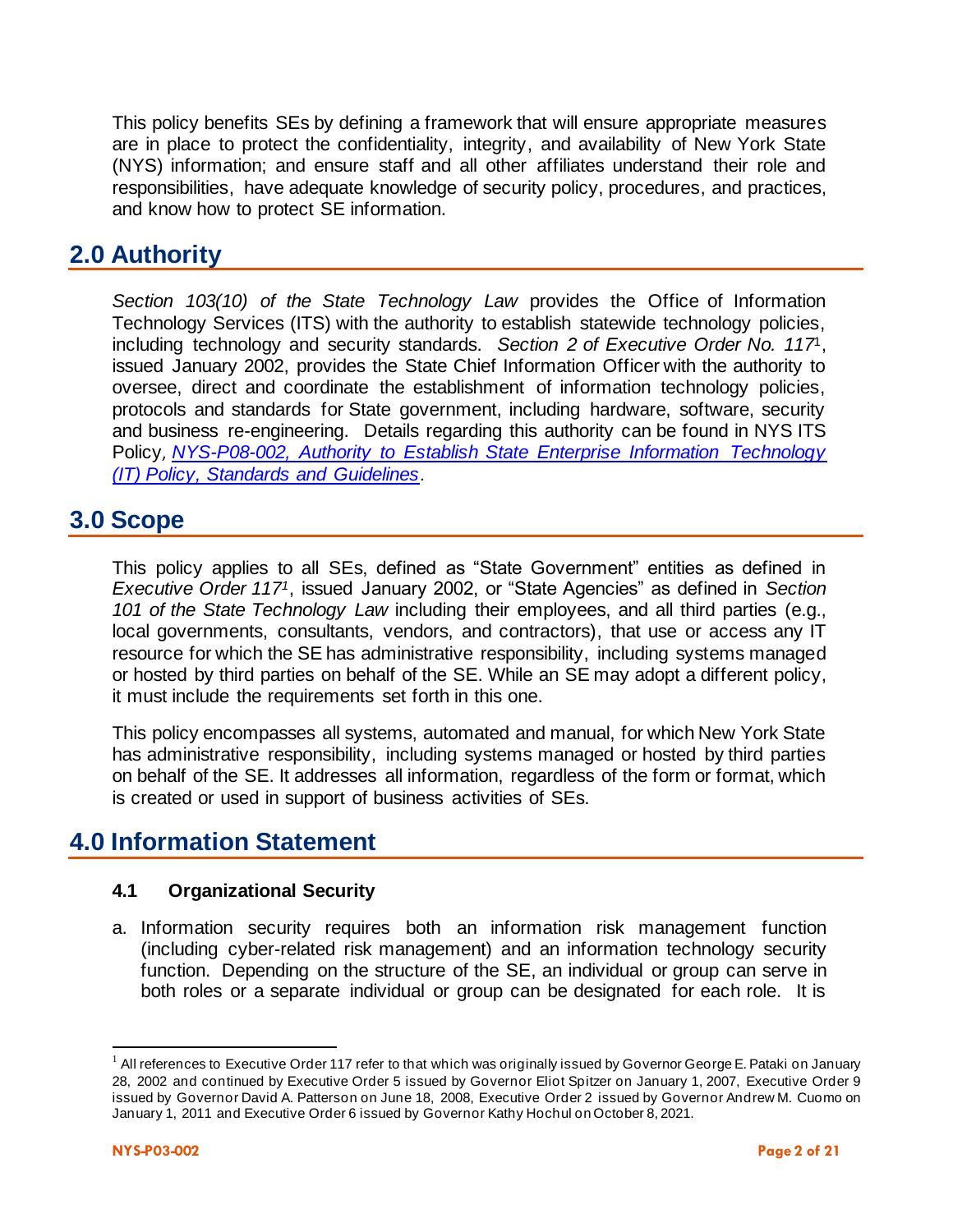recommended that these functions be performed by a high-level executive or a group that includes high level executives.

- 1. Each SE must designate an individual or group to be responsible for the risk management function. For the purposes of clarity and readability, this policy will refer to the individual, or group, so designated as the Cyber Risk Coordinator (CRC) (*see* Exhibit 1 for a more detailed description of the role). The CRC is responsible for ensuring that:
	- i. risk-related considerations for information assets and individual information systems, including authorization decisions, are viewed from the perspective of the SE as an enterprise regarding the overall strategic goals and objectives of the SE in carrying out its core missions and business functions; and
	- ii. the management of information assets, information system-related security risks, and other cyber-security risks is consistent across the SE, reflects the risk tolerance of the SE, and is considered along with other types of risks to ensure mission/business success.
- 2. Each SE must designate an individual or group to be responsible for the technical information security function. For purposes of clarity and readability, this policy will refer to the individual, or group, designated as the Information Security Officer (ISO)/designated security representative. This function will be responsible for evaluating and advising on information security risks. For SEs that receive IT services as a member of one of the portfolios within ITS, the information security function may be fulfilled by the Chief Information Security Office (CISO) and Security Services Teams.
- b. Information security risk decisions must be made through consultation with both function areas described in **a.** above.
- c. Although the technical information security function may be outsourced to third parties, each SE retains overall responsibility for the security of the information that it owns. The function of the CRC must be performed within the SE.

## **4.2 Functional Responsibilities**

## **4.2.1 State Entity executive management is responsible for:**

- 1. evaluating and accepting risk on behalf of the SE;
- 2. identifying SE information security responsibilities and goals and integrating them into relevant processes;
- 3. supporting the consistent implementation of information security policies and standards;
- 4. supporting security within the SE through clear direction and demonstrated commitment of appropriate resources;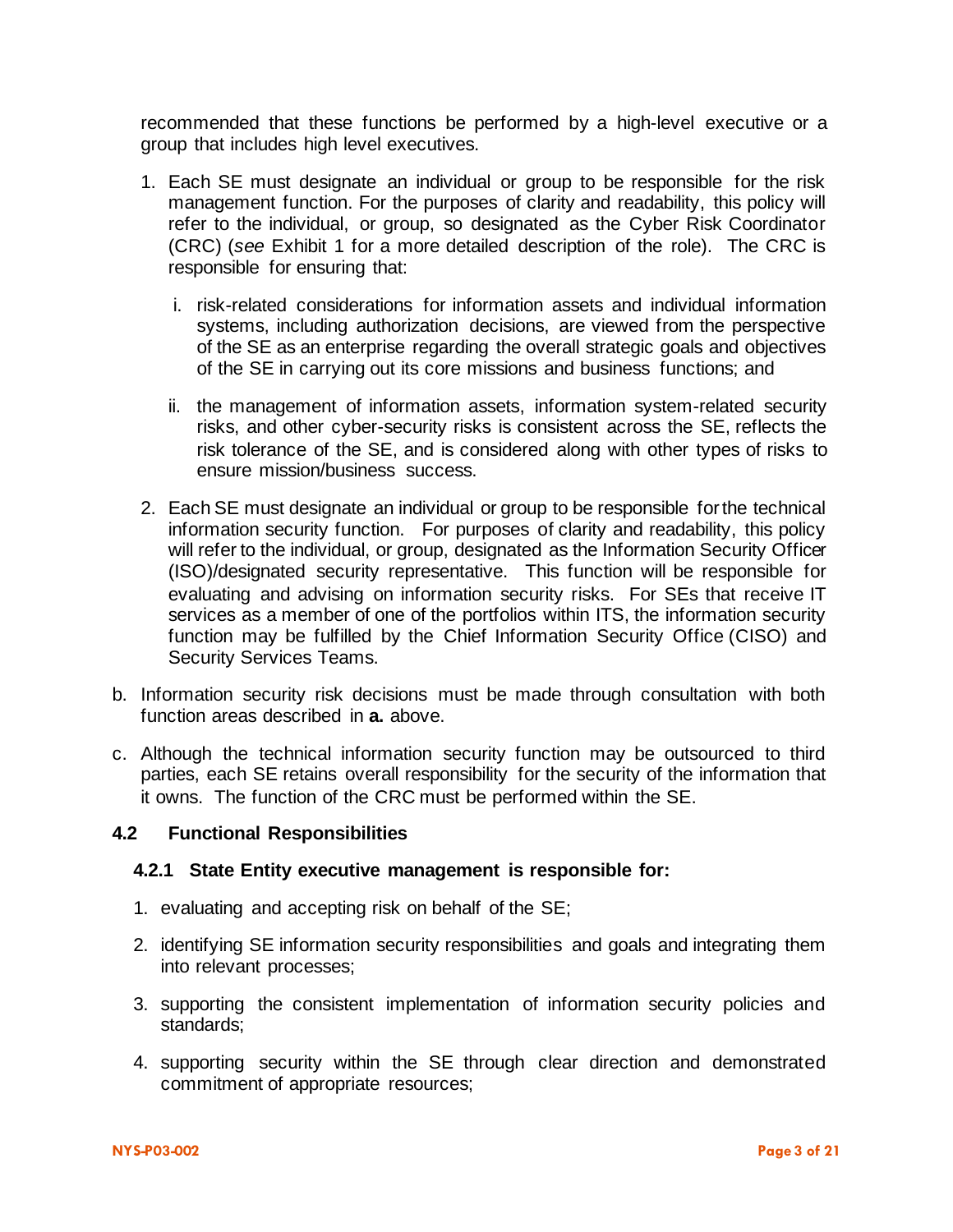- 5. promoting awareness of information security best practices through the regular dissemination of materials provided by the ISO/designated security representative;
- 6. implementing a process for determining information classification and categorization, based on industry recommended practices, State directives, and legal and regulatory requirements, to determine the appropriate levels of protection for that information;
- 7. implementing the process for information asset identification, handling, use, transmission, and disposal based on information classification and categorization;
- 8. determining who, within the SE, will be assigned and serve as information owners while maintaining ultimate responsibility for the confidentiality, integrity, and availability of the data;
- 9. participating in the response to security incidents;
- 10.complying with applicable notification requirements in the event of a breach of private information;
- 11.adhering to specific legal and regulatory requirements related to information security;
- 12.communicating legal and regulatory requirements to the ISO/designated security representative; and
- 13.communicating the requirements of this policy and the associated standards, including the consequences of non-compliance, to the SE workforce and third parties, and addressing adherence in third party agreements.

## **4.2.2 The ISO/designated security representative is responsible for:**

- 1. maintaining familiarity with SE business functions and requirements;
- 2. maintaining an adequate level of current knowledge and proficiency in information security through annual Continuing Professional Education (CPE) credits directly related to information security;
- 3. assessing SE compliance with information security policies and legal and regulatory information security requirements;
- 4. evaluating information security risks and assisting the SE in understanding its information security risks and how to appropriately manage those risks;
- 5. representing and ensuring security architecture considerations are addressed;
- 6. advising on security issues related to procurement of products and services;
- 7. escalating security concerns that are not being adequately addressed according to the applicable reporting and escalation procedures;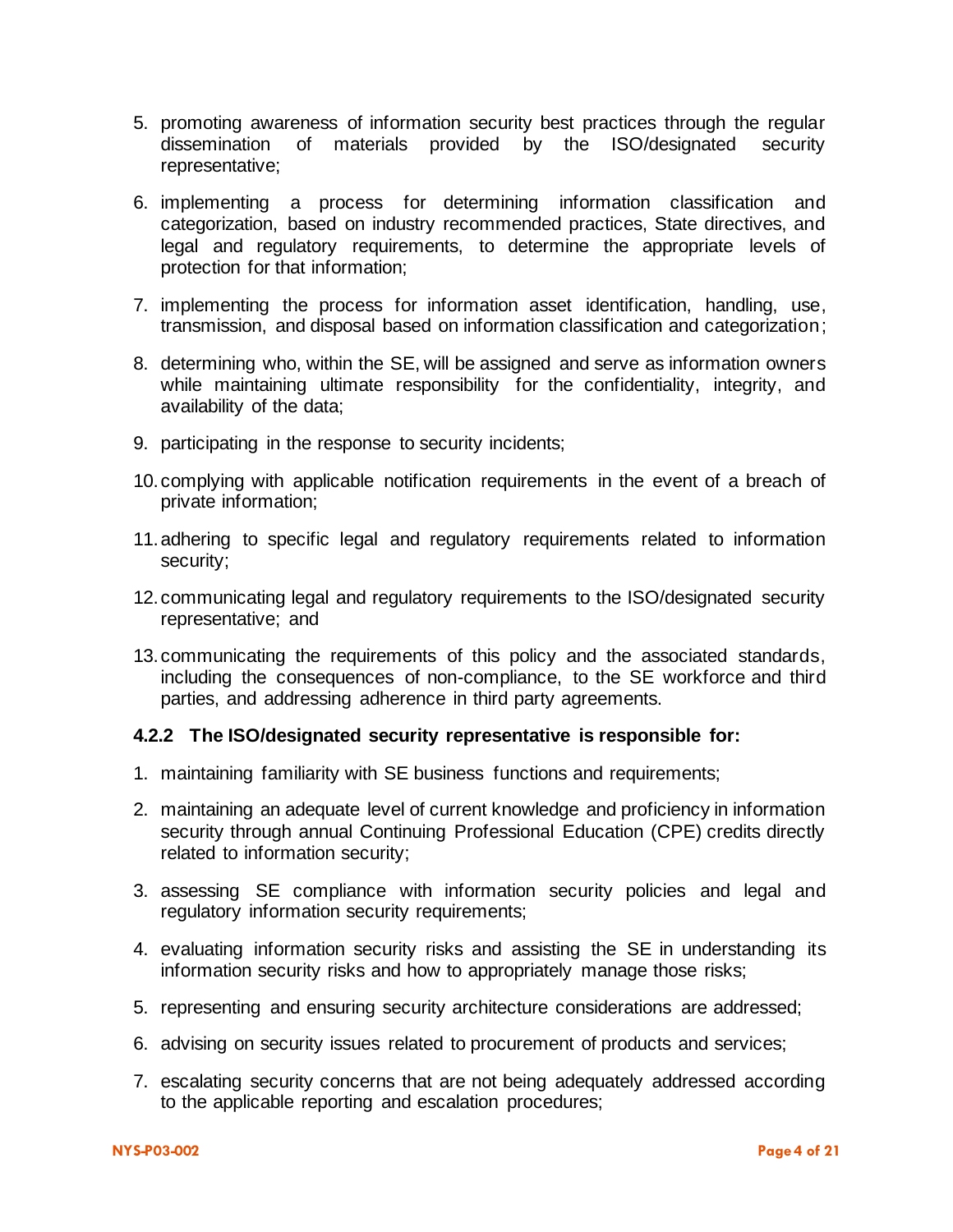- 8. disseminating threat information to appropriate parties;
- 9. participating in the response to potential security incidents;
- 10.participating in the development of enterprise policies and standards for NYS that consider SE needs; and
- 11.promoting information security awareness.

### **4.2.3 IT management is responsible for:**

- 1. supporting security by providing clear direction and consideration of security controls in the data processing infrastructure and computing network(s) which support the information owners;
- 2. providing resources needed to maintain a level of information security control consistent with this policy;
- 3. identifying and implementing all processes, policies, and controls relative to security requirements defined by the SE's business and this policy;
- 4. implementing the proper controls for information owned by the SE based on the SE's classification designations;
- 5. providing training to appropriate technical staff on secure operations (e.g., secure coding, secure configuration);
- 6. fostering the participation of information security and technical staff in protecting information assets, and in identifying, selecting, and implementing appropriate and cost-effective security controls and procedures; and
- 7. implementing business continuity and disaster recovery plans.

## **4.2.4 The State Entity workforce is responsible for:**

- 1. understanding the baseline information security controls necessary to protect the confidentiality, integrity, and availability of information entrusted to SEs;
- 2. protecting State information and resources from unauthorized use or disclosure;
- 3. protecting personal, private, sensitive information (PPSI) from unauthorized use or disclosure;
- 4. abiding by [ITS Policy, NYS-P14-001,](https://its.ny.gov/document/acceptable-use-information-technology-it-resources-policy) Acceptable Use of Information Technology [Resources;](https://its.ny.gov/document/acceptable-use-information-technology-it-resources-policy) and
- 5. reporting suspected information security incidents or weaknesses to the appropriate manager and ISO/designated security representative.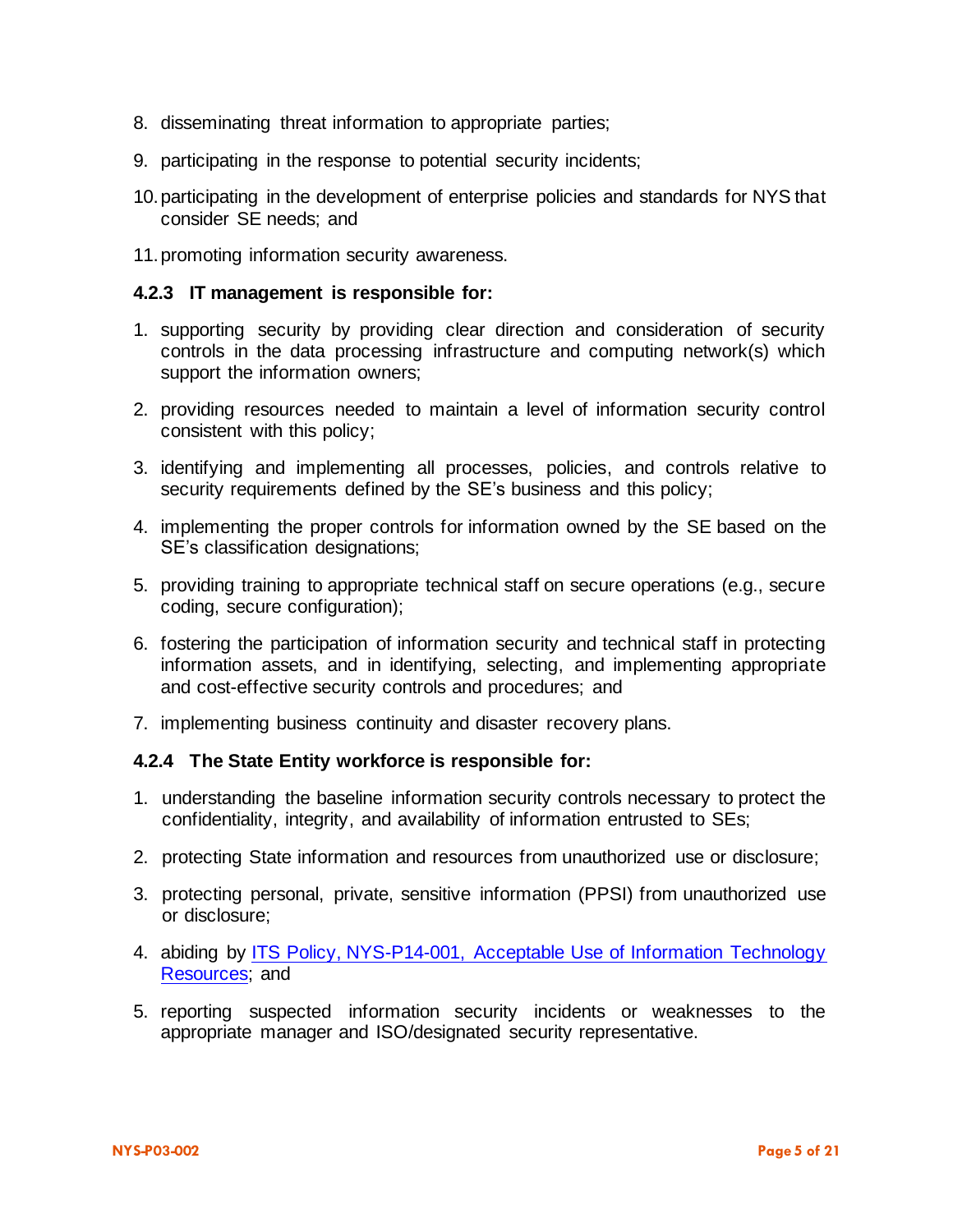## **4.2.5 The CISO is responsible for:**

- 1. providing in-house expertise as information security consultants to the SEs as needed;
- 2. developing the State's information security program and strategy, including measures of effectiveness;
- 3. establishing and maintaining enterprise information security policy and standards;
- 4. assessing SE compliance with information security policies and standards;
- 5. advising on secure system engineering;
- 6. providing incident response coordination and expertise;
- 7. monitoring the State networks for anomalies;
- 8. monitoring external sources for indications of SE data breaches, defacements, etc.
- 9. maintaining ongoing contact with security groups/associations and relevant authorities;
- 10.providing timely notification of current threats and vulnerabilities; and
- 11.providing awareness materials and training resources.

Associated Standard: NYS-S10-001, [Continuing Professional Education Requirements](https://its.ny.gov/document/cpe-requirements-isosdesignated-security-representatives-standard)  [for ISOs/Designated Security Representatives Standard](https://its.ny.gov/document/cpe-requirements-isosdesignated-security-representatives-standard)

## **4.3 Separation of Duties**

- a. To reduce the risk of accidental or deliberate system misuse, separation of duties and areas of responsibility must be implemented where appropriate.
- b. Whenever separation of duties is not technically feasible, other compensatory controls must be implemented, such as monitoring of activities, audit trails, and management supervision.
- c. The audit and approval of information security controls must always remain independent and segregated from the implementation of said controls.

## **4.4 Information Risk Management**

- a. Any system or process that supports SE business functions must be appropriately managed for information risk and undergo information risk assessments, at a minimum annually, as part of a secure system development life cycle.
- b. Risk assessments are required for new projects, implementations of new technologies, any significant updates, or changes to the operating environment, or in response to the discovery of significant vulnerabilities. Risk assessments are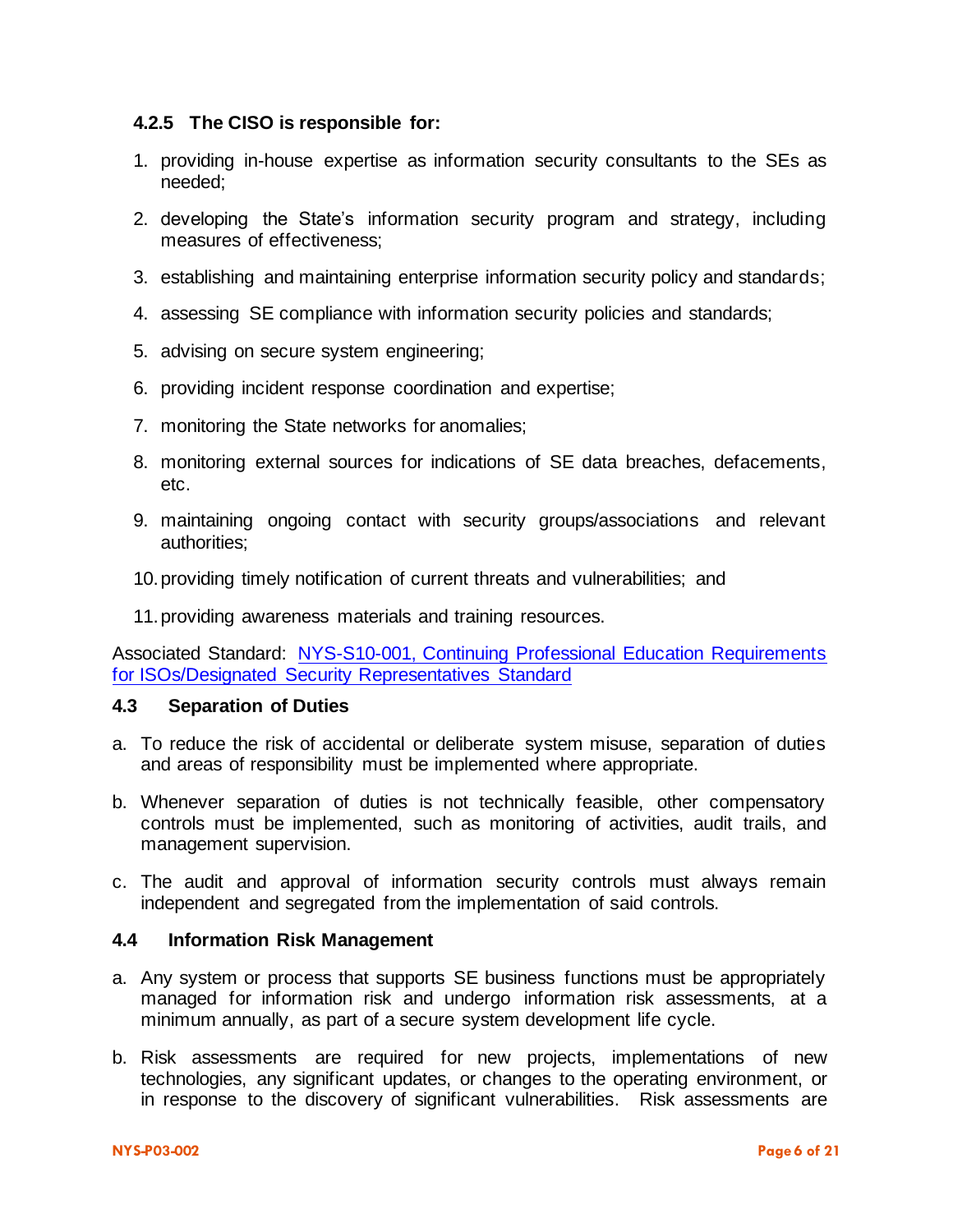required regardless if the work is done by SE, vendor/contractor, or any other third party on behalf of the SE.

- c. SEs are responsible for selecting the risk assessment approach they will use based on their needs and any applicable laws, regulations, and policies.
- d. Risk assessments must include additional considerations when systems, services, or information will reside, or be accessed from, outside of the Contiguous United States (CONUS) to ensure compliance with relevant statutory, regulatory, and contractual requirements.
- e. Risk assessment results, and the decisions made based on these results, must be documented.

Associated Standard: [NYS-S14-001, Information Security Risk Management Standard;](https://its.ny.gov/document/information-security-risk-management-standard) NYS-S13-001, [Secure System Development Lifecycle \(SSDLC\) Standard](https://its.ny.gov/document/secure-system-development-life-cycle-ssdlc-standard)

## **4.5 Information Classification and Handling**

- a. All information, which is created, acquired, or used in support of SE business activities, must only be used for its intended business purpose.
- b. All information assets must have an information owner established within the SE's lines of business.
- c. Information must be properly managed from its creation, through authorized use, to proper disposal.
- d. All information assets must be reviewed and reclassified (if needed) on a recurring basis, with a frequency determined by the SE. Any changes to the individual data elements of an information asset requires an immediate review.
- e. An information asset must be classified based on the highest level necessitated by its individual data elements.
- f. If the SE is unable to determine the confidentiality classification of information then it must have a high confidentiality classification and, therefore, is subject to high confidentiality controls.
- g. Merging of information which creates a new information asset or situations that create the potential for merging (e.g., backup tape with multiple files) must be evaluated to determine if a new classification of the merged data is warranted.
- h. All reproductions of information in its entirety must carry the same confidentiality classification as the original. Partial reproductions need to be evaluated to determine if a new classification is warranted.
- i. Each classification has an approved set of baseline controls designed to protect the data asset and is aligned with [NIST 800-53B Control Baselines for Information](https://csrc.nist.gov/publications/detail/sp/800-53b/final)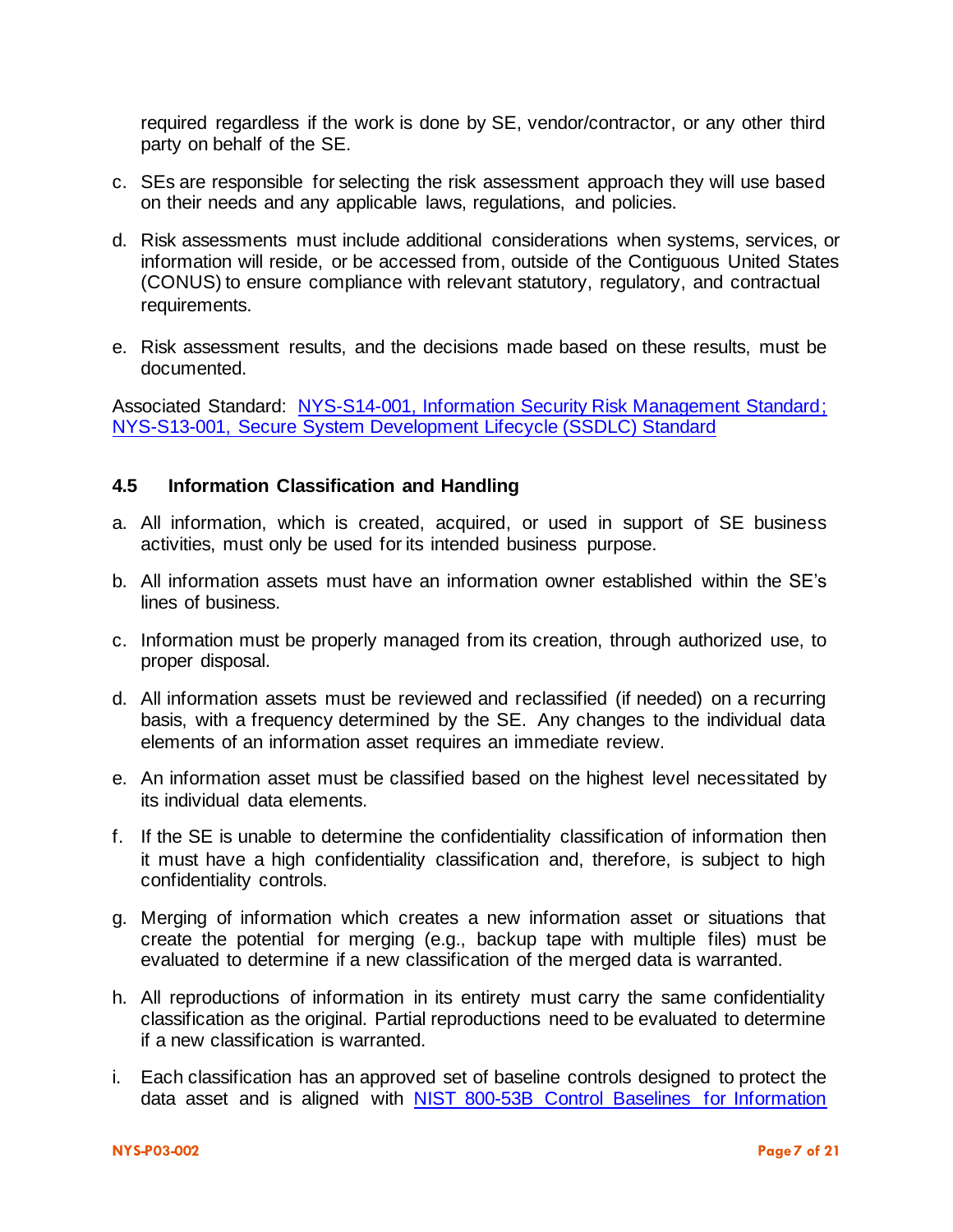[Systems and Organizations.](https://csrc.nist.gov/publications/detail/sp/800-53b/final) These controls must be evaluated, tailored, and implemented to meet business requirements.

- j. The SE must communicate the requirements for secure handling of information to its workforce.
- k. A written or electronic inventory of all SE information assets must be maintained by the SE.

Associated Standards: [NYS-S14-002, Information Classification Standard;](https://its.ny.gov/document/information-classification-standard) [NYS-S13-](https://its.ny.gov/document/sanitization-secure-disposal-standard) 003, [Sanitization/Secure Disposal Standard;](https://its.ny.gov/document/sanitization-secure-disposal-standard) [NYS-S14-003, Information Security](https://its.ny.gov/document/information-security-controls)  **[Controls](https://its.ny.gov/document/information-security-controls)** 

#### **4.6 Information Sharing**

- a. SE content made available to the general public must be reviewed according to a process to be defined and approved by the SE. The process must include the review and approval of updates to publicly available content and must consider the type and classification of information posted.
- b. PPSI must not be made available without appropriate safeguards approved by the SE.
- c. For non-public information to be released outside a SE or shared between SEs, a process must be established that, at a minimum:
	- 1. ensures that an information classification has been performed and documented for the information to be released or shared;
	- 2. documents the intended use of the information;
	- 3. identifies the responsibilities of each party for protecting the information;
	- 4. defines the process and minimum controls required to transmit, store, and use the information;
	- 5. records the measures that each party has in place to protect the information;
	- 6. defines a method for compliance measurement;
	- 7. provides a signoff procedure for each party to accept responsibilities,
	- 8. establishes a schedule and procedure for reviewing the controls; and
	- 9. identifies an end date for the use of the information (if applicable).
- d. In addition to the requirements in Section 4.6.c, when information classified as having a High Confidentiality requirement is to be released or shared, the SEs must ensure that they: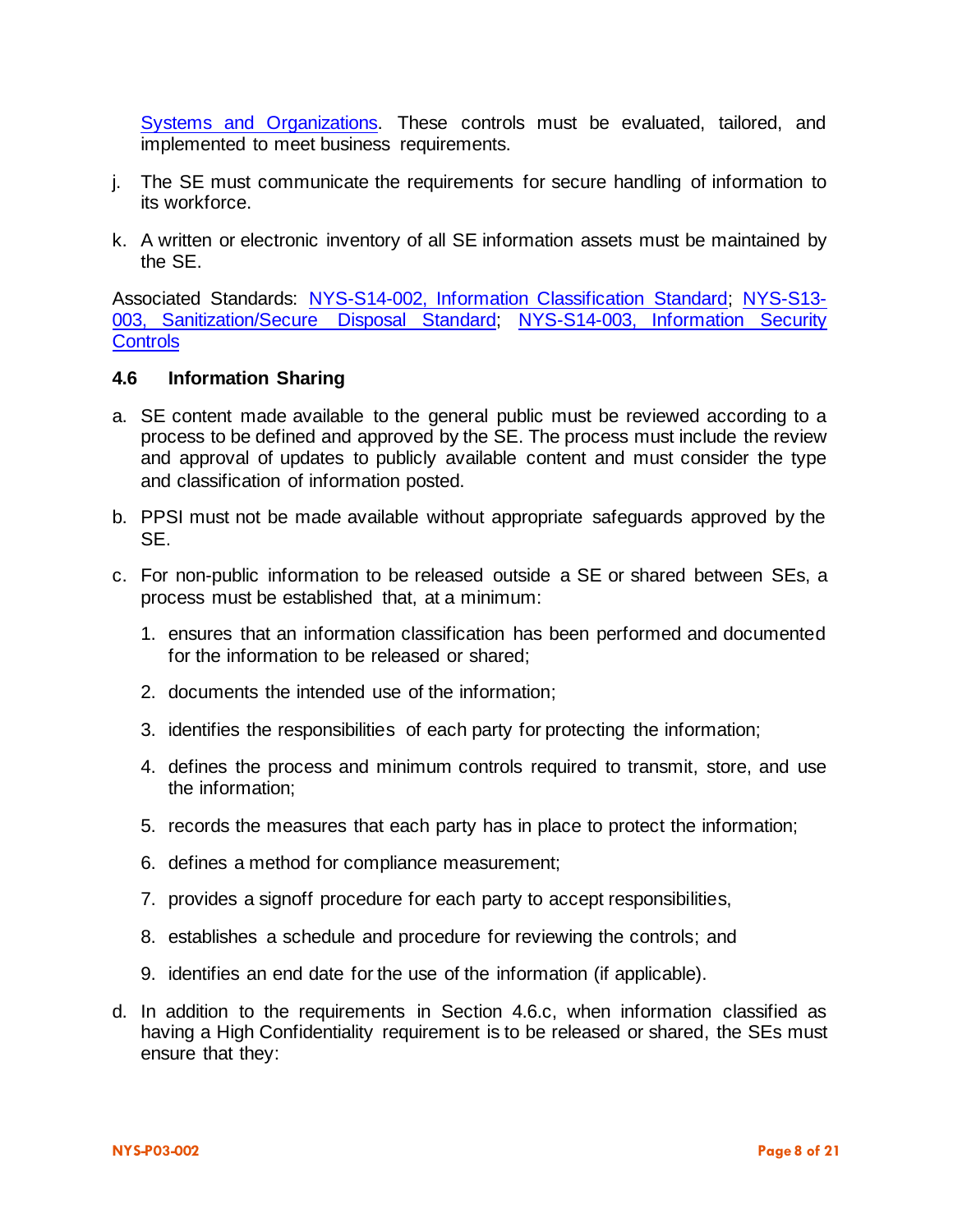- 1. have a formal written agreement (e.g., Non-Disclosure Agreement (NDA), Acceptable Use Policy, Memorandum of Understanding (MOU), etc.), which contains the requirements for the handling of information, in place prior to sharing that information with any other SE or other third-party.
- 2. designate the level of management who can give written approval for:
	- i. the transportation or storage of information outside of an approved storage facility and
	- ii. the transmission of information outside the SE.

Associated Standards: [NYS-S14-002, Information Classification Standard](https://its.ny.gov/document/information-classification-standard)

## **4.7 IT Asset Management**

- a. All IT hardware and software assets must be assigned by the SE to a designated business unit or individual within the SE.
- b. SEs are required to maintain an inventory of hardware and software assets, including all system components (e.g., network address, machine name, software version) at a level of granularity deemed necessary for tracking and reporting. This inventory must be automated where technically feasible.
- c. Processes, including regular scanning, must be implemented to identify unauthorized hardware and/or software and notify appropriate staff when discovered.

Associated Standard: NYS-S14-008, [Secure Configuration Standard](https://its.ny.gov/document/secure-configuration-standard)

## **4.8 Personnel Security**

- a. The SE workforce must receive general information security awareness training, to include recognizing and reporting insider threats, within 30 days of hire. Additional training on SE specific information security procedures, if required, must be completed before access is provided to specific SE sensitive information not covered in the general information security training. All information security training must be reinforced at least annually and must be tracked by the SE.
- b. A SE must require its workforce to abide by the ITS Policy, NYS-P14-001, [Acceptable Use of Information Technology Resources,](https://its.ny.gov/document/acceptable-use-information-technology-it-resources-policy) and an auditable process must be in place for users to acknowledge that they agree to abide by the policy's requirements.
- c. All job positions must be evaluated by the SE to determine whether they require access to sensitive information and/or sensitive information technology assets.
- d. For those job positions requiring access to sensitive information and sensitive information technology assets, SEs must conduct workforce suitability determinations, unless prohibited from doing so by law, regulation, or contract.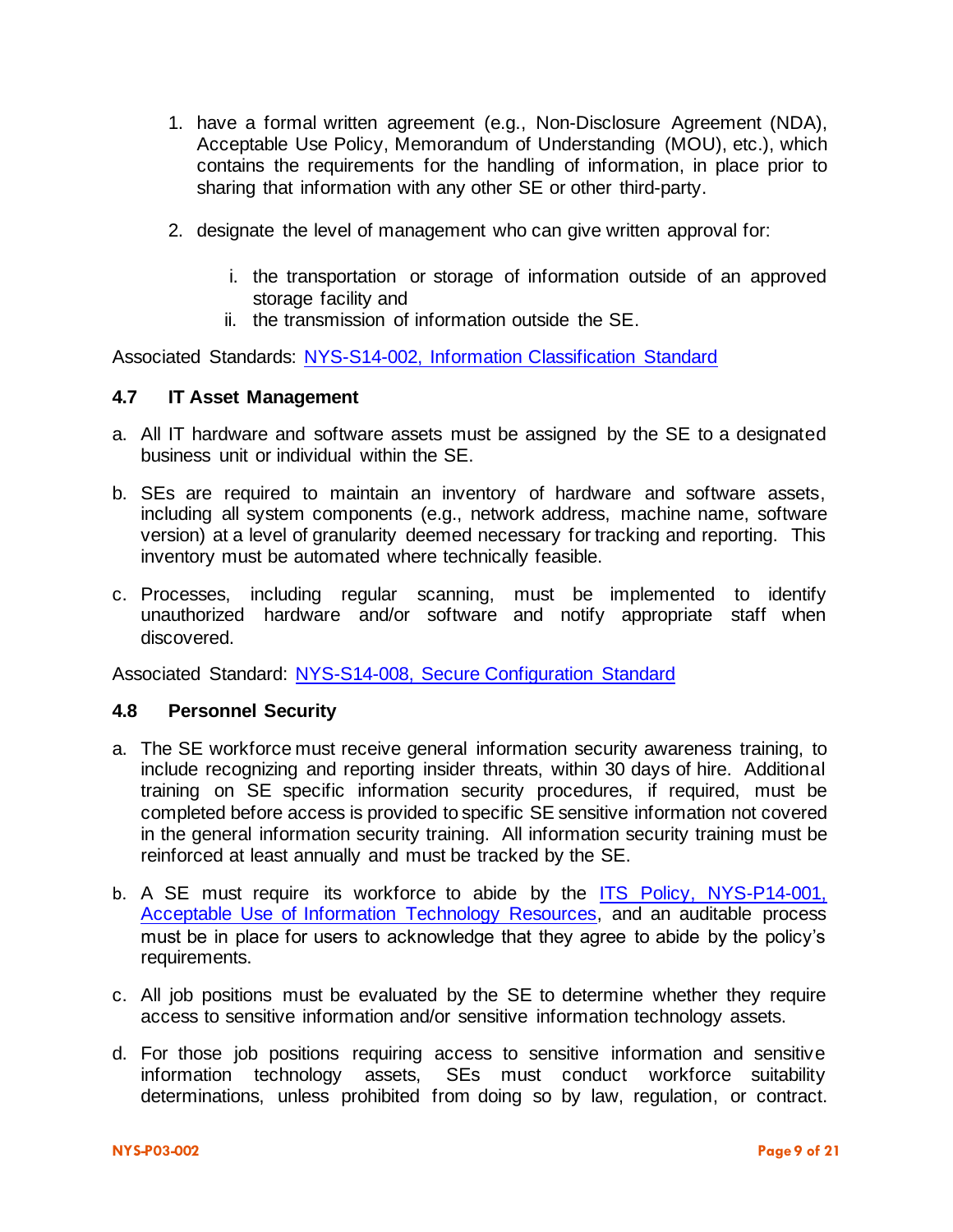Depending on the risk level, suitability determinations may include, as appropriate and permissible, evaluation of criminal history record information or other reports from federal, state, and private sources that maintain public and non-public records. The suitability determination must provide reasonable grounds for the SE to conclude that an individual will likely be able to perform the required duties and responsibilities of the subject position without undue risk to the State.

- e. A process must be established within the SE to repeat or review suitability determinations periodically and upon change of job duties or position.
- f. SEs are responsible for ensuring all State-issued property is returned prior to an employee's separation and accounts are disabled and access is removed immediately upon separation.

Associated Standard: NYS-S14-013, [Account Management/Access Control Standard](https://its.ny.gov/document/account-management-access-control)

#### **4.9 Information Security Incident Management**

- a. SEs must have an incident response plan, consistent with New York State standards, to effectively respond to information security incidents.
- b. All observed or suspected information security incidents or weaknesses are to be reported to appropriate management and the ISO/designated security representative as quickly as possible. If a member of the workforce feels that information security concerns are not being appropriately addressed, they may confidentially contact the New York State Cyber Command Center directly.
- c. The New York State Cyber Command Center must be notified of any information security incident which may have a significant or severe impact on operations or security, or which involves digital forensics, to follow proper incident response procedures and guarantee coordination and oversight.

Associated Standard: NYS-S13-005, [Cyber Incident Response Standard;](https://its.ny.gov/document/cyber-incident-response-standard) See also: Cyber Incident Reporting Procedure

#### **4.10 Physical and Environmental Security**

- a. Information processing and storage facilities must have a defined security perimeter and appropriate security barriers and access controls.
- b. A periodic risk assessment must be performed for information processing and storage facilities to determine whether existing controls are operating correctly and if additional physical security measures are necessary.
- c. Information technology equipment must be physically protected from security threats and environmental hazards. Special controls may also be necessary to protect supporting infrastructure and facilities such as electrical supply and cabling infrastructure.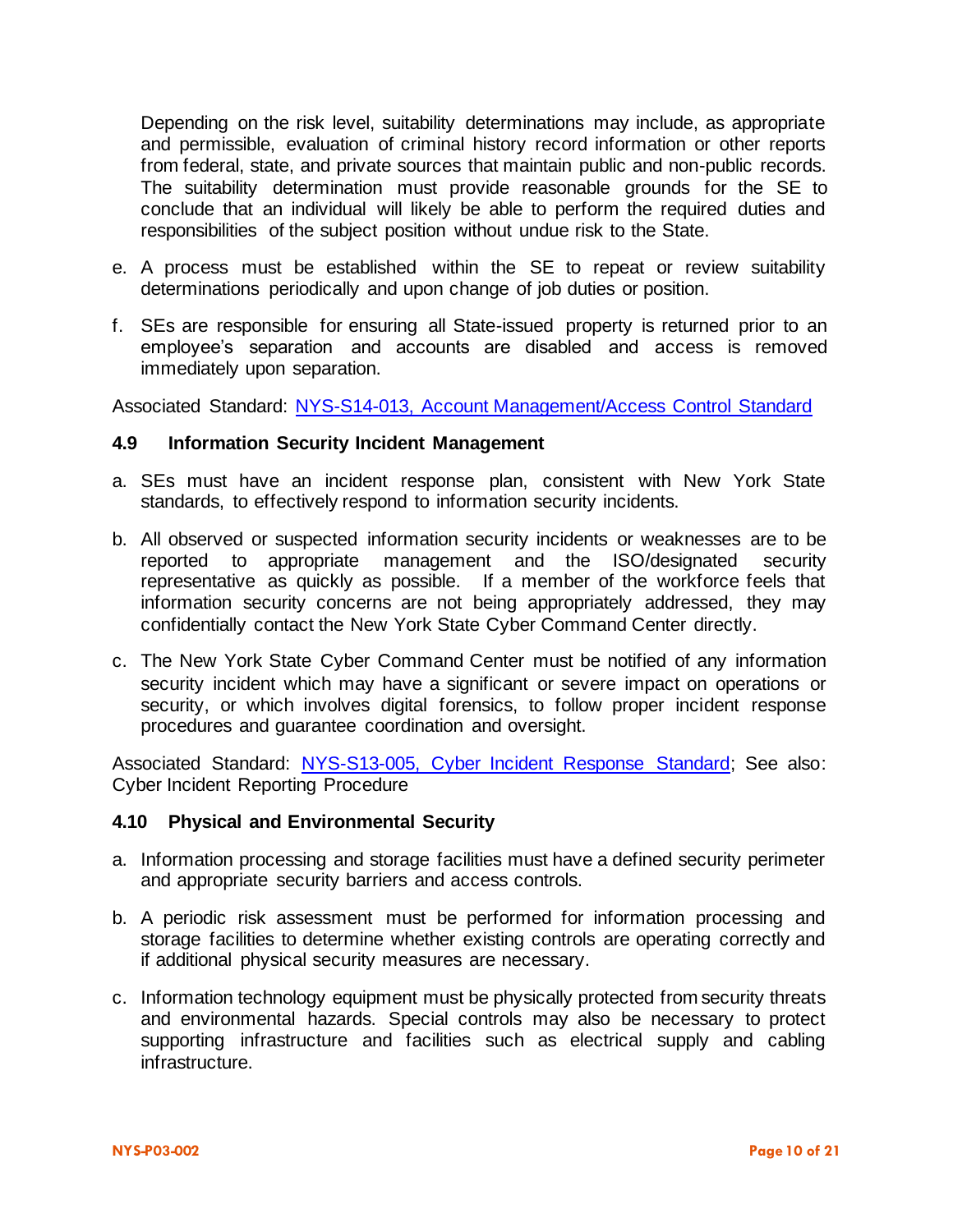- d. All information technology equipment and information media must be secured and concealed to the extent possible to prevent a compromise of confidentiality, integrity, or availability.
- e. Visitors to information processing and storage facilities, including maintenance personnel, must be escorted at all times. Any maintenance performed remotely must be virtually escorted.
- f. For SE information that has a High Confidentiality requirement, written procedures must be created and implemented to keep track of individual documents, files, devices, or media and the individuals who have possession of them.

Associated Standard: NYS-S14-001, [Information Security Risk Management Standard](https://its.ny.gov/document/information-security-risk-management-standard)

## **4.11 Account Management and Access Control**

- a. All accounts must have an individual employee or group assigned to be responsible for account management. This may be a combination of the business unit and information technology (IT) unit.
- b. Except as described in the ITS Policy NYS-S14-013, [Account Management/Access](http://www.its.ny.gov/document/account-management-access-control)  [Control Standard,](http://www.its.ny.gov/document/account-management-access-control) access to systems must be provided through the use of individually assigned, unique identifiers known as user-IDs.
- c. Associated with each user-ID is an authentication token (e.g., password, key fob, biometric) which must be used to authenticate the identity of the person or system requesting access.
- d. Automated techniques and controls must be implemented to lock a session and require authentication or re-authentication after a period of inactivity for any system where authentication is required. Information on the screen must be replaced with publicly viewable information (e.g., screen saver, blank screen, clock) during the session lock.
- e. Automated techniques and controls must be implemented to terminate a session after specific conditions are met as defined in NYS IT Policy [NYS-S14-013, Account](http://www.its.ny.gov/document/account-management-access-control)  [Management/Access Control Standard.](http://www.its.ny.gov/document/account-management-access-control)
- f. Tokens used to authenticate a person or process must be treated as confidential and protected appropriately.
- g. Tokens must not be stored on paper, or in an electronic file, hand-held device, or browser, unless they can be stored securely and the method of storing (e.g., password vault) has been approved by the ISO/designated security representative.
- h. Information owners are responsible for determining who should have access to protected resources within their jurisdiction, and what those access privileges should be (e.g., read, update, etc.).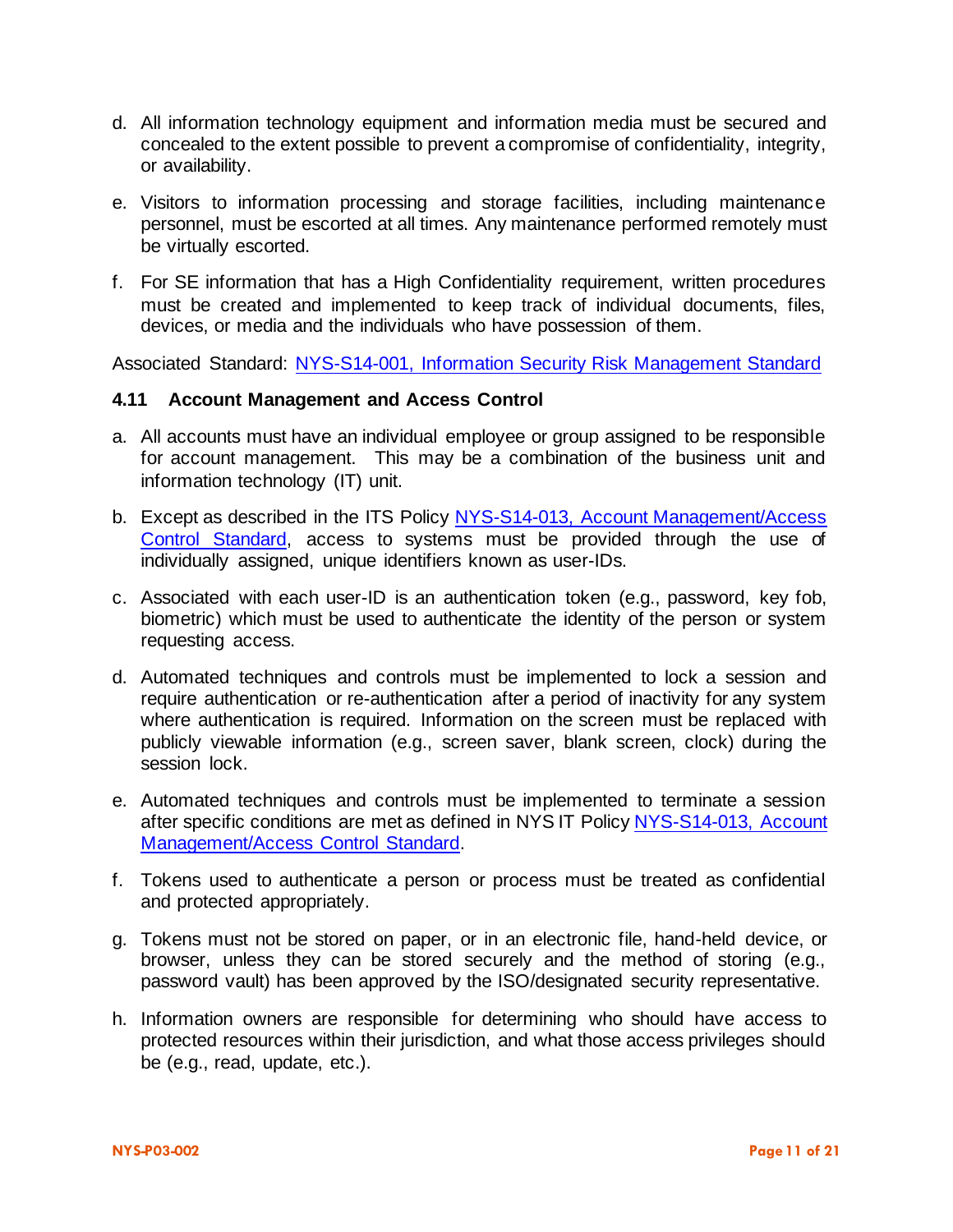- i. Access privileges will be granted by the SE in accordance with the user's job responsibilities and will be limited only to those necessary to accomplish assigned tasks in accordance with SE missions and business functions (i.e., least privilege).
- j. Users of privileged accounts must use a separate, non-privileged account when performing normal business transactions (e.g., accessing the Internet, e-mail).
- k. Logon banners must be implemented on all systems where that feature exists to inform all users that the system is for SE business or other approved use consistent with SE policy, and that user activities may be monitored and the user should have no expectation of privacy.
- l. Advance approval for any remote access connection must be provided by the SE. An assessment must be performed and documented to determine the scope and method of access, the technical and business risks involved, and the contractual, process, and technical controls required for such connection to take place.
- m. All remote connections must be made through managed points-of-entry reviewed by the ISO/designated security representative.

Working from a remote location must be authorized by SE management and practices which ensure the appropriate protection of SE data in remote environments must be shared with the individual prior to the individual being granted remote access. Working from international locations requires special legal, human resource, and security considerations and should only be allowed after careful SE analysis of these risks.

Associated Standards: NYS-S14-013, [Account Management/Access Control Standard;](http://www.its.ny.gov/document/account-management-access-control) [NYS-S14-006, Authentication Tokens Standard;](https://its.ny.gov/document/authentication-tokens-standard) ; [NYS-S20-001 Digital Identity](https://its.ny.gov/document/digital-identity-standard)  [Standard;](https://its.ny.gov/document/digital-identity-standard) [NYS-S14-010 Remote Access Standard;](http://www.its.ny.gov/document/remote-access-it-standard) NYS-S14-005, [Security Logging](https://its.ny.gov/document/security-logging-standard)  **[Standard](https://its.ny.gov/document/security-logging-standard)** 

## **4.12 Systems Security**

- a. Systems include but are not limited to servers, platforms, networks, communications, databases, and software applications.
	- 1. An individual or group must be assigned responsibility for maintenance and administration of any system deployed on behalf of NYS. A list of assigned individuals or groups must be centrally maintained.
	- 2. Information security must be considered at system inception and documented as part of the decision to create or modify a system.
	- 3. All systems must be developed, maintained, and decommissioned in accordance with a [secure system development lifecycle \(SSDLC\).](https://its.ny.gov/document/secure-system-development-life-cycle-ssdlc-standard)
	- 4. Each system must have a set of controls commensurate with the classification of any information that is stored on or passes through the system.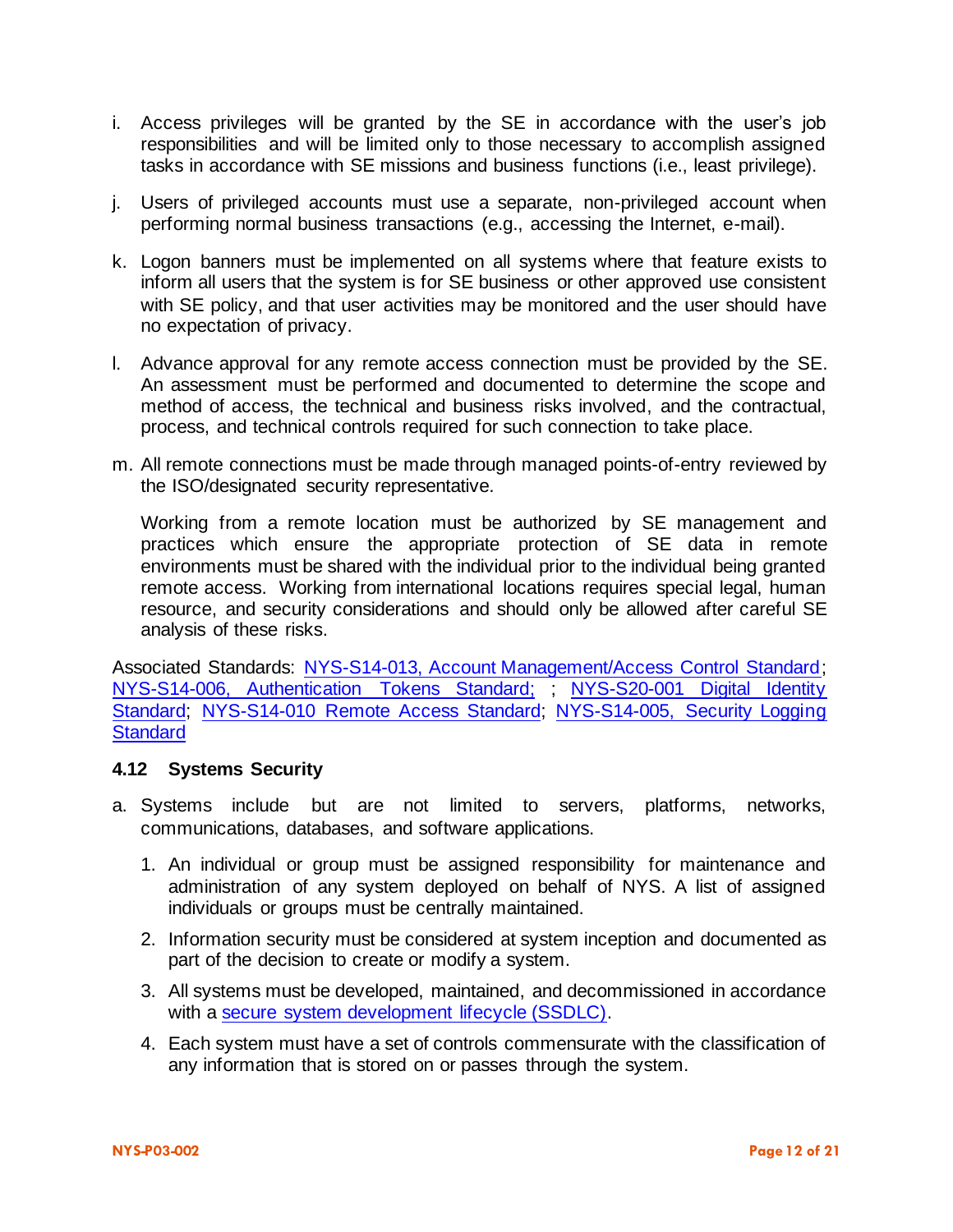- 5. All system clocks must synchronize to a centralized reference time source set to UTC (Coordinated Universal Time) which is itself synchronized to at least three synchronized time sources.
- 6. Environments and test plans must be established to validate the system works as intended prior to deployment in production.
- 7. Separation of environments (e.g., development, test, quality assurance, production) is required, either logically or physically, including separate environmental identifications (e.g., desktop background, labels).
- 8. Formal change control procedures for all systems must be developed, implemented, and enforced. At a minimum, any change that may affect the production environment and/or production data must be included.
	- a. Databases and software (including in-house or third party developed and commercial off the shelf [COTS]):
		- 1. All software written for or deployed on SE systems must incorporate secure coding practices, to avoid the occurrence of common coding vulnerabilities and to be resilient to high-risk threats, before being deployed in production.
		- 2. Once test data is developed, it must be protected and controlled for the life of the testing in accordance with the classification of the data.
		- 3. Production data may be used for testing only if a business case is documented and approved in writing by the information owner and the following controls are applied:
			- i. All information security measures, including but not limited to access controls, system configurations, and logging requirements for the production data are applied to the test environment and the data is deleted as soon as the testing is completed; or
			- ii. sensitive data is masked or overwritten with fictional information.
		- 4. Where technically feasible, development software and tools must not be maintained on production systems.
		- 5. Where technically feasible, source code used to generate an application or software must not be stored on the production system running that application or software.
		- 6. Scripts must be removed from production systems, except those required for the operation and maintenance of the system.
		- 7. Privileged access to production systems by development staff must be restricted.
		- 8. Migration processes must be documented and implemented to govern the transfer of software from the development environment up through the production environment.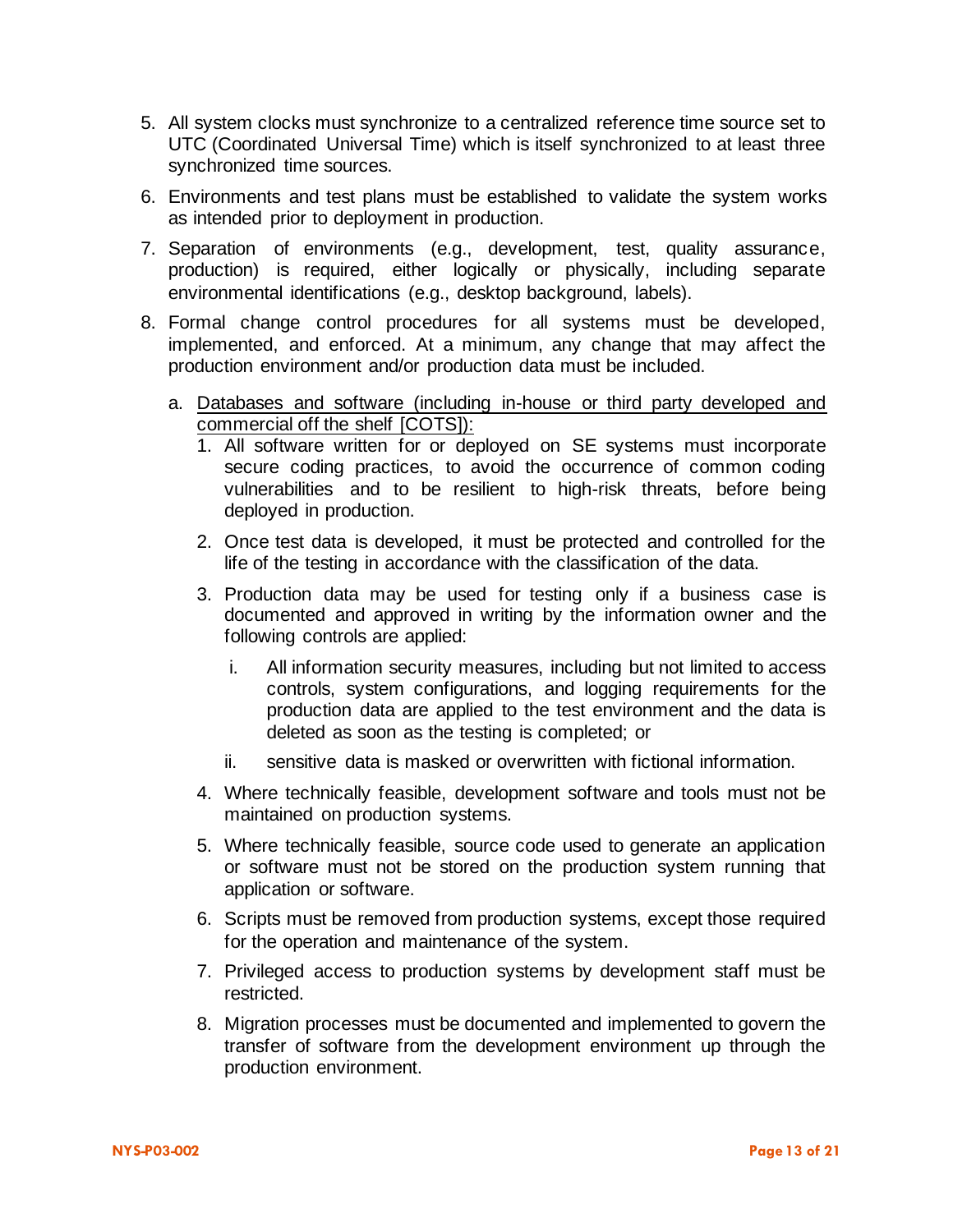- b. Network Systems:
	- 1. Connections between systems must be authorized by the executive management of all relevant SEs and protected by the implementation of appropriate controls.
	- 2. All connections and their configurations must be documented and the documentation must be reviewed by the information owner and the ISO/designated security representative annually, at a minimum, to ensure:
		- i. the business case for the connection is still valid and the connection is still required; and
		- ii. the security controls in place (e.g., filters, rules, access control lists, etc.) are appropriate and functioning correctly.
	- 3. A network architecture must be maintained that includes, at a minimum, tiered network segmentation between:
		- i. Internet accessible systems and internal systems;
		- ii. systems with high security categorizations (e.g., mission critical, systems containing PPSI) and other systems; and
		- iii. user and server segments.
	- 4. Network management must be performed from a secure, dedicated network.
	- 5. Authentication is required for all users connecting to State internal systems.
	- 6. Network authentication is required for all devices connecting to State internal networks.
	- 7. Only SE authorized individuals or business units may capture or monitor network traffic.
	- 8. A risk assessment must be performed in consultation with the SE ISO/designated security representative before the initiation of, or significant change to, any network technology or project, including but not limited to wireless technology.

Associated Standards: [NYS-S13-001, Secure System Development Lifecycle](https://its.ny.gov/document/secure-system-development-life-cycle-ssdlc-standard)  [Standard;](https://its.ny.gov/document/secure-system-development-life-cycle-ssdlc-standard) [NYS-S13-002, Secure Coding Standard;](http://www.its.ny.gov/document/secure-coding-standard) NYS-S14-005, [Security Logging](http://www.its.ny.gov/document/security-logging-standard)  [Standard;](http://www.its.ny.gov/document/security-logging-standard) NYS-S14-008, [Secure Configuration Management Standard](http://www.its.ny.gov/document/secure-configuration-standard)

## **4.13 Collaborative Computing Devices**

- a. Collaborative computing devices must:
	- 1. prohibit remote activation; and
	- 2. provide users physically present at the devices with an explicit indication of use.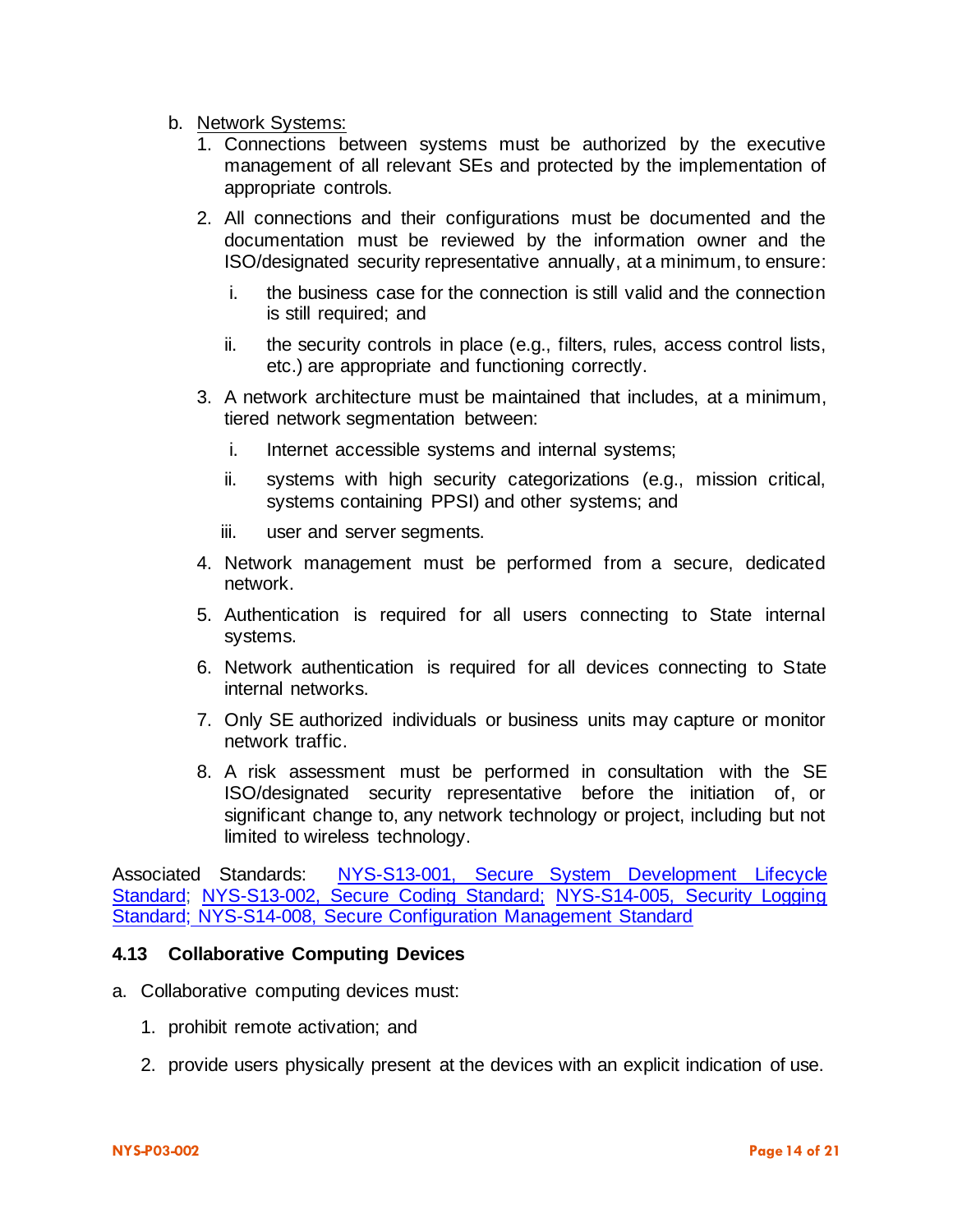b. SEs must provide simple methods to physically disconnect collaborative computing devices.

### **4.14 Vulnerability Management**

- a. All systems must be scanned for vulnerabilities before being installed in production and periodically thereafter.
- b. All systems are subject to periodic penetration testing.
- c. Penetration tests are required periodically for all critical environments/systems.
- d. Where a SE has outsourced a system to another SE or a third party, vulnerability scanning/penetration testing must be coordinated.
- e. Vulnerability scanning/penetration testing and mitigation must be included in third party agreements.
- f. The output of the vulnerability scans/penetration tests will be reviewed in a timely manner by the system owner. Copies of the scan report/penetration test must be shared with the ISO/designated security representative for the evaluation of risk.
- g. Appropriate action, such as patching or updating the system, must be taken to address discovered vulnerabilities. For any discovered vulnerability, a plan of action and milestones must be created, and updated accordingly, to document the planned remedial actions to mitigate vulnerabilities.
- h. Any vulnerability scanning/penetration testing must be conducted by individuals who are authorized by the ISO/designated security representative. The CISO must be notified in advance of any such tests. Any other attempts to perform such vulnerability scanning/penetration testing will be deemed an unauthorized access attempt.
- i. Anyone authorized to perform vulnerability scanning/penetration testing must have a formal process defined, tested and followed at all times to minimize the possibility of disruption.

Associated Standards: NYS-S15-001, [Patch Management Standard;](https://its.ny.gov/document/patch-management-standard) [NYS-S15-002,](https://its.ny.gov/document/vulnerability-scanning-standard)  [Vulnerability Management Standard](https://its.ny.gov/document/vulnerability-scanning-standard)

## **4.15 Operations Security**

- a. All systems, and the physical facilities in which they are stored, must have documented operating instructions, management processes, and formal incident management procedures related to information security matters which define roles and responsibilities of affected individuals who operate or use them.
- b. Any systems or services operated outside of CONUS must not connect to State networks or the State datacenter.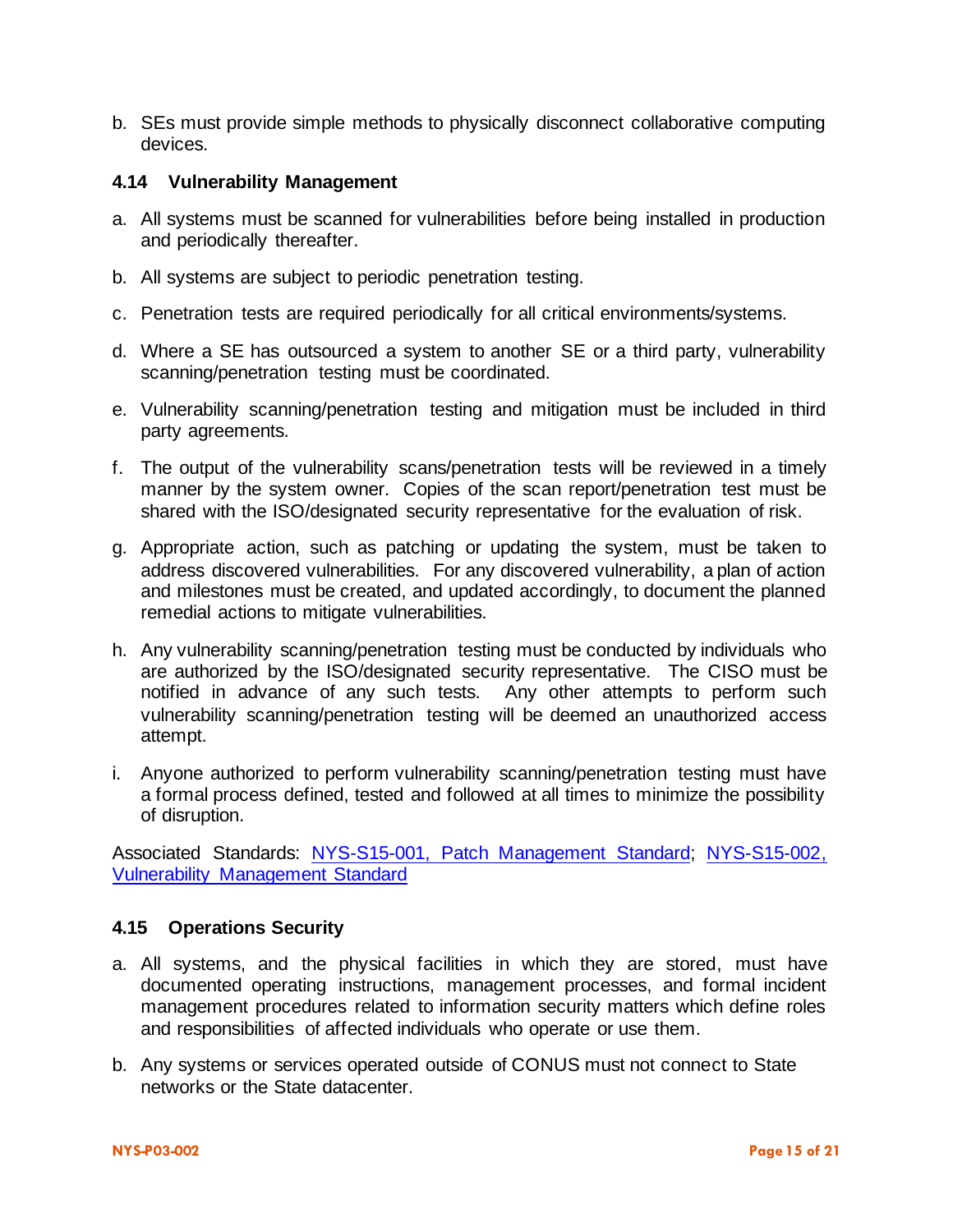- c. System configurations must follow approved configuration standards.
- d. Advance planning and preparation must be performed to ensure the availability of adequate capacity and resources. System capacity must be monitored on an ongoing basis.
- e. Where a SE provides a server, application, or network service to another SE, operational and management responsibilities must be coordinated by all impacted SEs.
- f. Host based firewalls must be installed and enabled on all SE workstations to protect from threats and to restrict access to only that which is needed.
- g. Controls must be implemented (e.g., anti-virus, software integrity checkers, web filtering) across SE systems where technically feasible to prevent and detect the introduction of malicious code or other threats.
- h. Controls must be implemented to disable automatic execution of content from removable media.
- i. Controls must be implemented to limit storage of SE information to SE authorized locations.
- j. Controls must be in place to allow only SE approved software to run on a system and prevent execution of all other software.
- k. All systems must be maintained at a vendor-supported level to ensure accuracy and integrity.
- l. All security patches must be reviewed, evaluated, and appropriately applied in a timely manner. This process must be automated, where technically possible.
- m. Any system, software, or Operating System environment which is no longer supported and cannot be patched to current versions (e.g. end of life hardware/software) must be decommissioned and removed from service.
- n. Systems and applications must be monitored and analyzed to detect deviation from the access control requirements outlined in this policy and the Security Logging [Standard,](http://www.its.ny.gov/document/security-logging-standard) and must record events to provide evidence and to reconstruct lost or damaged information.
- o. Audit logs recording exceptions and other information security-relevant events must be produced, protected, and kept consistent with SE record retention schedules and requirements.
- p. Monitoring systems must be deployed (e.g., intrusion detection/prevention systems) at strategic locations to monitor inbound, outbound, and internal network traffic.
- q. Monitoring systems must be configured to alert incident response personnel to indications of compromise or potential compromise.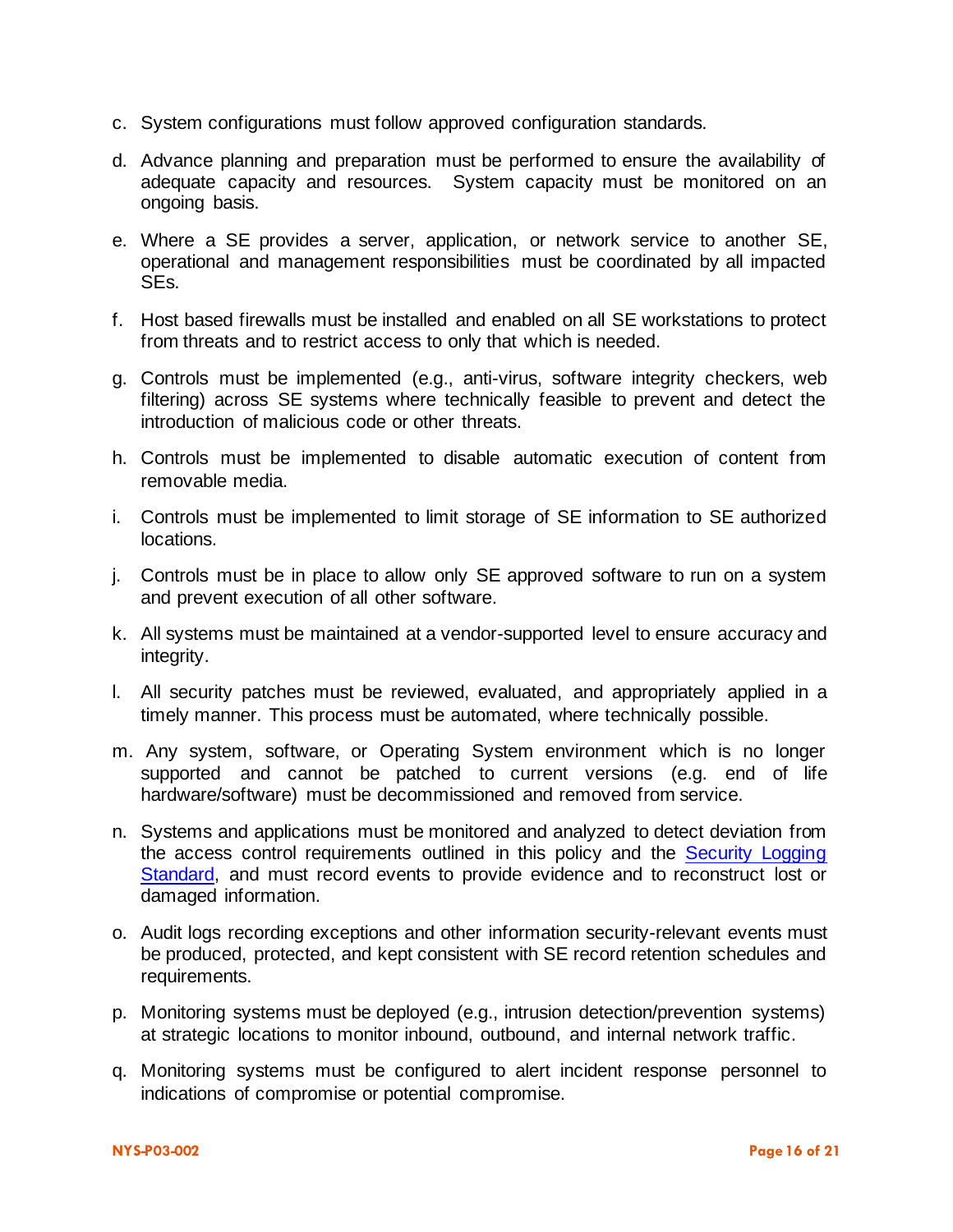- r. Contingency plans (e.g., business continuity plans, disaster recovery plans, continuity of operations plans) must be established and tested regularly. At a minimum, these plans must include:
	- 1. An evaluation of the criticality of systems used in information processing (including but not limited to software and operating systems, firewalls, switches, routers and other communication equipment).
	- 2. Recovery Time Objectives (RTO)/Recovery Point Objectives (RPO) for all critical systems.
- s. Backup copies of SE information, software, and system images must be taken regularly in accordance with SE defined requirements.
- t. Backups and restoration must be tested regularly. Separation of duties must be applied to these functions.
- u. Procedures must be established to maintain information security during an adverse event. For those controls that cannot be maintained, compensatory controls must be in place.

Associated Standards: NYS-S14-008, [Secure Configuration Management Standard;](http://www.its.ny.gov/document/secure-configuration-standard) [NYS-S14-005, Security Logging Standard;](http://www.its.ny.gov/document/security-logging-standard) NYS-S13-005, [Incident Response](http://www.its.ny.gov/document/cyber-incident-response-standard)  [Standard;](http://www.its.ny.gov/document/cyber-incident-response-standard) NYS-S14-013, [Account Management/Access Control Standard](http://www.its.ny.gov/document/account-management-access-control)

### **4.16 Citizens' Cyber Security Notification**

- a. All SEs are required to notify an individual when there has been or is reasonably believed to have been a compromise of the individual's private information in compliance with [State Technology Law, Article II, Internet Security and Privacy Act.](http://www.its.ny.gov/nys-technology-law)
- b. Beyond the requirements of the Act, SEs must also notify non-NYS residents when there has been or is reasonably believed to have been a compromise of the individual's private information.
- c. This policy also applies to information maintained on behalf of an SE by a third party.
- d. The SE must consult with the CISO to help determine the scope of the breach and restoration measures.

## **5.0 Compliance**

This policy shall take effect upon publication. Compliance is required with all enterprise policies and standards. ITS may amend its policies and standards at any time; compliance with amended policies and standards is required.

If compliance with this policy is not feasible or technically possible, or if deviation from this policy is necessary to support a business function, SEs shall request an exception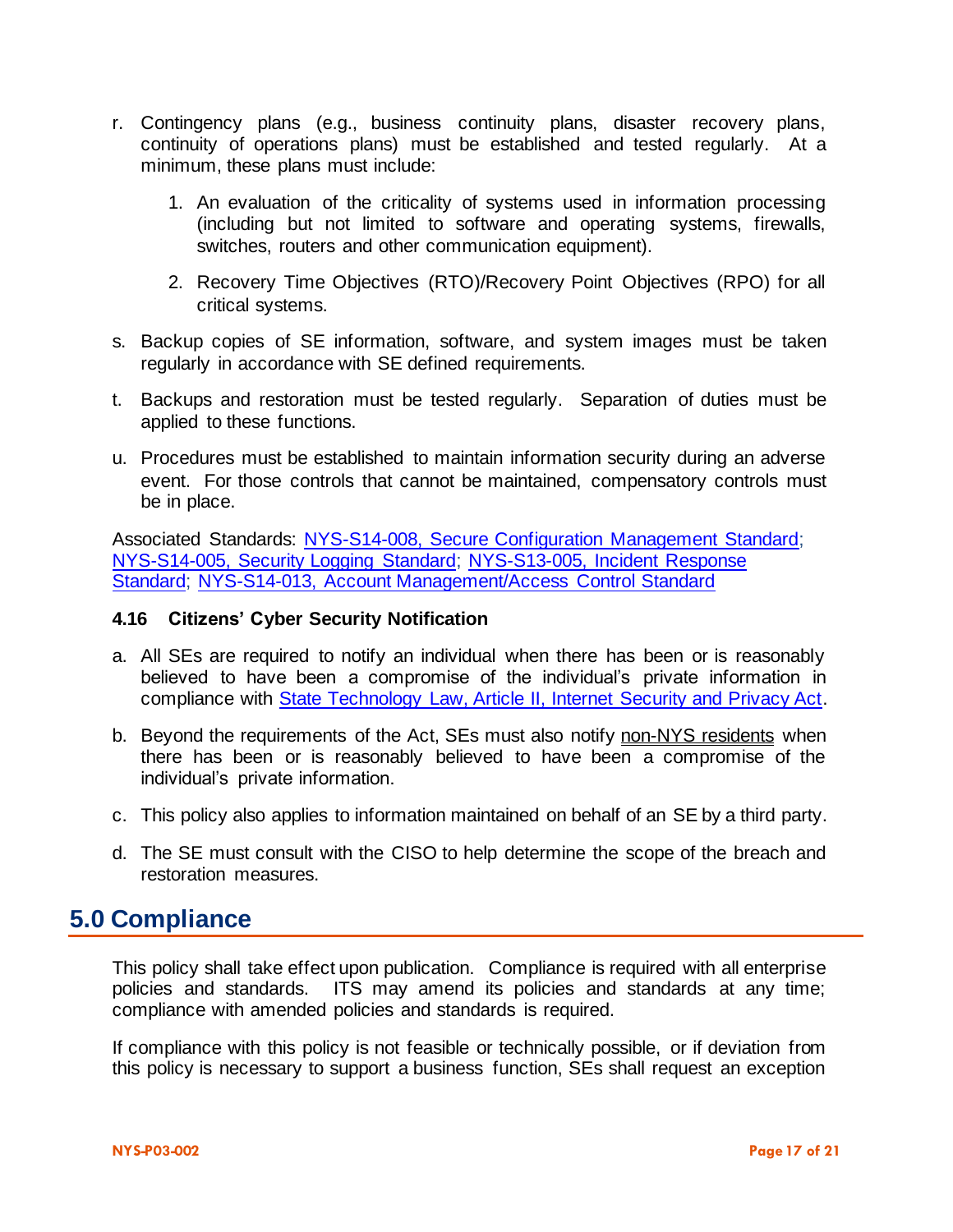through the CISO. Details regarding the exception process and the Exception Request Form can be found in ITS Policy, [NYS-P13-001, Information Security Exception Policy.](https://its.ny.gov/document/information-security-exception-policy)

Any violation of this policy may subject the user to disciplinary action, civil penalties, and/or criminal prosecution. The SE will review alleged violations of this policy on a case-by-case basis and pursue recourse, as appropriate.

# **6.0 Definitions of Key Terms**

Except for terms defined in this policy, all terms shall have the meanings found in [http://www.its.ny.gov/glossary.](http://www.its.ny.gov/glossary)

## **7.0 Contact Information**

Submit all inquiries and requests for future enhancements to the policy owner at:

## **Chief Information Security Office Reference: NYS-P03-002 NYS Office of Information Technology Services 1220 Washington Avenue, Bldg. 5 Albany, NY 12226 Telephone: (518) 242-5200 Email: [CISO@its.ny.gov](mailto:CISO@its.ny.gov)**

Statewide technology policies, standards, and guidelines may be found at the following website: <http://www.its.ny.gov/tables/technologypolicyindex>

# **8.0 Revision History**

This policy shall be reviewed at least once every two years to ensure relevancy.

| <b>Date</b> | <b>Description of Change</b>                                                                                                            | <b>Reviewer</b>                                                              |
|-------------|-----------------------------------------------------------------------------------------------------------------------------------------|------------------------------------------------------------------------------|
| 04/18/2003  | Original Policy Release (released under the<br>Office of Cyber Security and Critical<br>Infrastructure Coordination (CSCIC))            | CIO/OFT                                                                      |
| 06/20/2014  | Full revision                                                                                                                           | Deborah A.<br>Snyder, Acting<br>Chief Information<br><b>Security Officer</b> |
| 09/19/2014  | Added annual reporting requirement to<br>Compliance section                                                                             | Deborah A.<br>Snyder, Acting<br>Chief Information<br><b>Security Officer</b> |
| 10/17/2014  | Added bullet to Systems Security section to<br>require security consideration at system<br>inception; re-worded bullet on secure coding | Deborah A.<br>Snyder, Acting                                                 |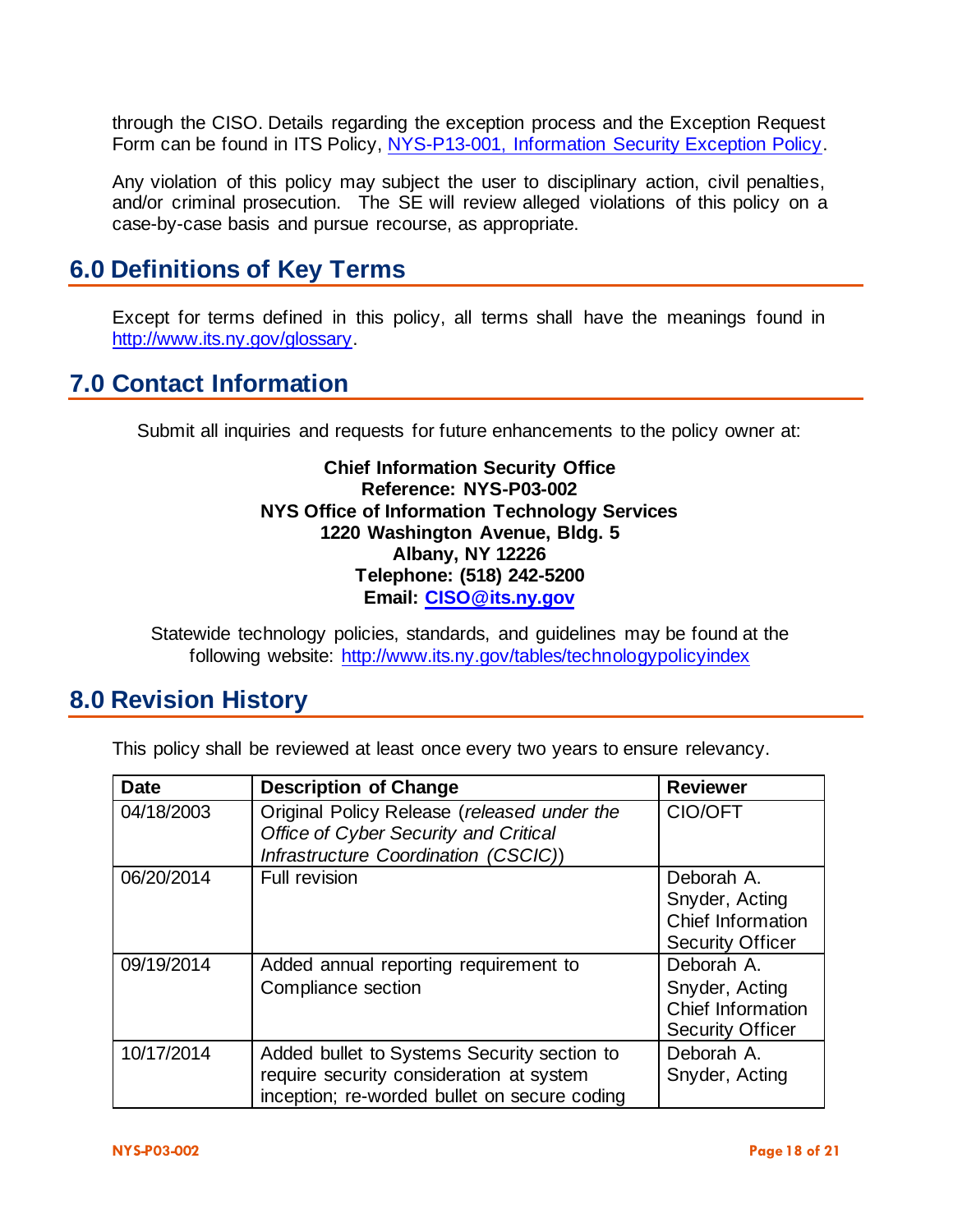| <b>Date</b> | <b>Description of Change</b>                                                                                                                                                                                                                                 | <b>Reviewer</b>                                                              |
|-------------|--------------------------------------------------------------------------------------------------------------------------------------------------------------------------------------------------------------------------------------------------------------|------------------------------------------------------------------------------|
|             |                                                                                                                                                                                                                                                              | Chief Information<br><b>Security Officer</b>                                 |
| 02/20/2015  | <b>Added Collaborative Computing Devices</b><br>section and definitions for collaborative<br>computing and explicit indication; added links<br>to associated standards for Vulnerability<br>Management section                                               | Deborah A.<br>Snyder, Deputy<br>Chief Information<br><b>Security Officer</b> |
| 06/19/2015  | Added EISO responsibility to monitor external<br>sources for indications of breach,<br>defacements, etc., removed hardware tagging<br>requirement, clarified requirement for incident<br>response plan, added definition of critical<br>infrastructure.      | Deborah A.<br>Snyder, Deputy<br>Chief Information<br><b>Security Officer</b> |
| 05/04/2016  | Changed NYS Cyber Incident Response Team<br>(CIRT) to Cyber Command Center and<br>updated email in Section 7.0                                                                                                                                               | Deborah A.<br>Snyder, Deputy<br>Chief Information<br><b>Security Officer</b> |
| 02/15/20197 | Update of contact information and rebranding                                                                                                                                                                                                                 | Deborah A.<br>Snyder, Deputy<br>Chief Information<br><b>Security Officer</b> |
| 09/07/2018  | Updated Authority, Scope, and title of office                                                                                                                                                                                                                | Deborah A.<br>Snyder, Chief<br>Information<br><b>Security Officer</b>        |
| 09/20/2018  | Corrected numbering in section 4.14                                                                                                                                                                                                                          | Deborah A.<br>Snyder, Chief<br>Information<br><b>Security Officer</b>        |
| 12/07/2018  | Revised to clarify State Entity and workforce<br>responsibilities to understand information<br>security controls and to protect State<br>information and resources, and personal,<br>private, sensitive information, from<br>unauthorized use or disclosure. | Deborah A.<br>Snyder, Chief<br>Information<br><b>Security Officer</b>        |
| 11/23/2021  | Added language for CONUS and international<br>work considerations, incorporated content from<br>Security Controls standard, added Cyber Risk<br>Coordinator description, and routine updates to<br>remain consistent with other policy/standard<br>changes.  | Karen Sorady,<br>Chief Information<br><b>Security Officer</b>                |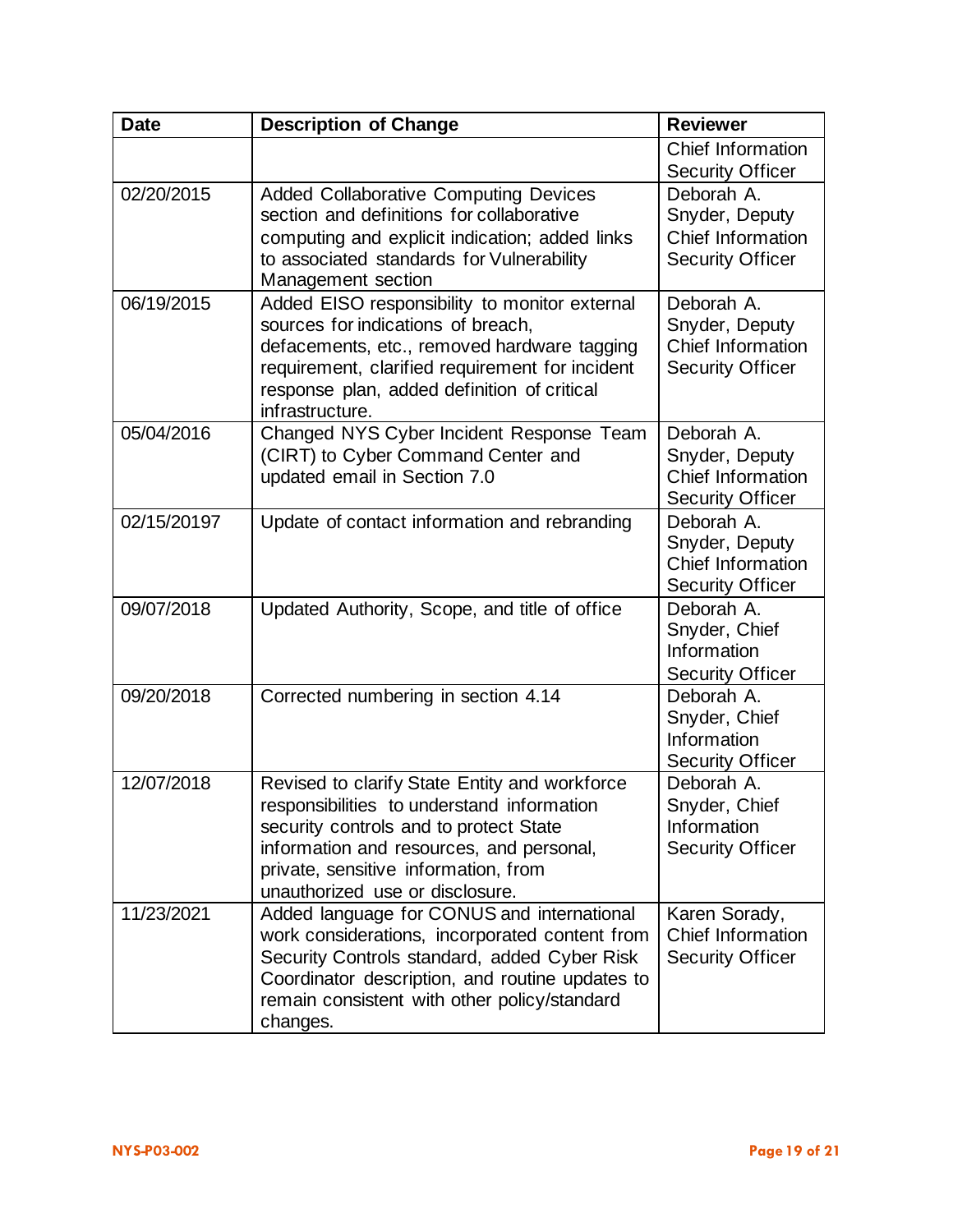# **9.0 Related Documents**

[National Institute of Standards and Technology \(NIST\) Special Publication 800-53,](http://csrc.nist.gov/publications/PubsSPs.html)  [Security and Privacy Controls for Federal Information Systems and Organizations](http://csrc.nist.gov/publications/PubsSPs.html)

[International Standard ISO/IEC 27002, Information Technology –](http://www.iso.org/iso/catalogue_detail?csnumber=54533) Security Techniques – [Code of Practice for Information Security Controls](http://www.iso.org/iso/catalogue_detail?csnumber=54533)

[SANS Institute, Critical Security Controls for Effective Cyber Defense](http://www.sans.org/critical-security-controls/) ("Top 20 Critical [Security Controls"\)](http://www.sans.org/critical-security-controls/)

[State Technology Law, Article II, Internet Security and Privacy Act](http://www.its.ny.gov/nys-technology-law)

[Internal Revenue Service Publication 1075: Tax Information Security Guidelines for](https://www.irs.gov/privacy-disclosure/safeguards-program)  [Federal, State and Local Agencies](https://www.irs.gov/privacy-disclosure/safeguards-program)